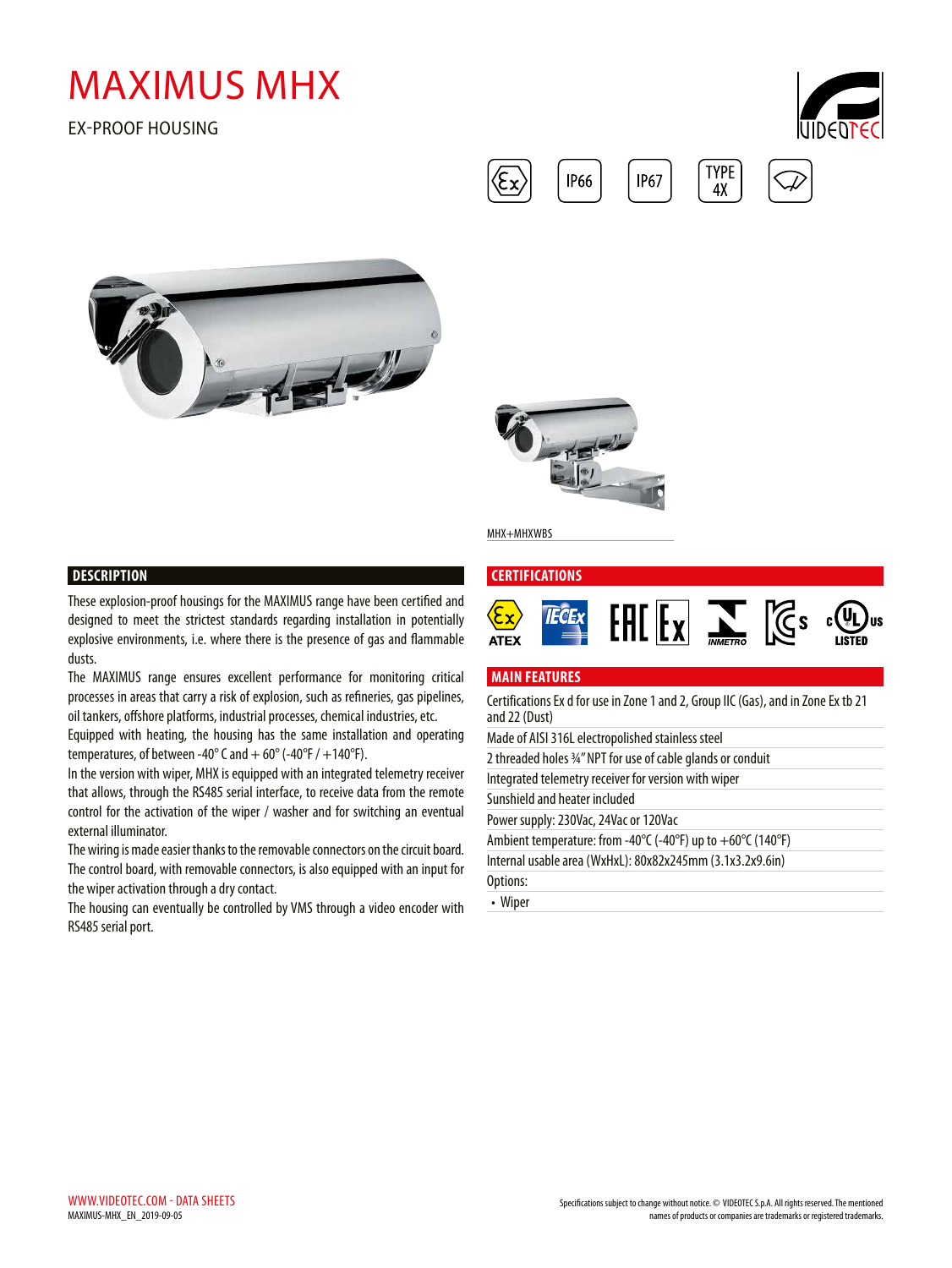#### **TECHNICAL DATA**

#### **GENERAL**

AISI 316L stainless steel construction Passivated and electropolished external surfaces Silicone O-ring seals

#### **MECHANICAL**

2 holes 3/4" NPT for cable entry Sunshield Unit weight: 16.5kg (36lb)

#### **HOUSING'S WINDOW**

Tempered window glass

- Usable diameter: 75mm (3.0in)
- Thick: 12mm (0.47in)

#### **ELECTRICAL**

Supply voltage/Current consumption:

- 230Vac, 0.34A, 50/60Hz
- 120Vac, 0.5A, 50/60Hz
- 24Vac, 2.2A, 50/60Hz

Heater (Ton 15°C±4°C (59°F±7°F), Toff 22°C±3°C (72°F±5°F))

#### **COMMUNICATIONS**

Serial interface: 1 RS-485 line, half-duplex

Addressable units: Up to 31, via dip-switch

Protocols:

- PELCO D: 2400baud, 9600baud
- VIDEOTEC MACRO: 9600baud, 38400baud

*PELCO is registered trademark.*

*The product may be interfaced with devices not manufactured by VIDEOTEC. It is possible that the interface protocols have changed or are in a different configuration from earlier tested units by VIDEOTEC. VIDEOTEC recommends a test prior to installation. VIDEOTEC will not be liable for any installation costs or lost revenues in the event a compatibility problem will occur.*

### **I/O INTERFACE**

Version with wiper

- Remote wiper activation: 1 input, dry contact NO
- Day/Night camera status: 1 input
- Wash system activation relay: 1 output, 60Vdc max or 30Vac max, 1A
- Illuminator activation relay: 1 output, 60Vdc max or 30Vac max, 1A

# **CAMERAS**

Compatible cameras:

- Power consumption (assembly, camera and lens): 13W max
- Cameras dimensions/Lenses that can be installed (WxHxL): 80x82x245mm (3.1x3.2x9.6in) max
- Minimum distance between camera and housing's window: 10mm (0.4in)

#### **ENVIRONMENT**

For indoors and outdoors installation

Operating temperature/Installation temperature: from -40°C (-40°F) up to +60°C (140°F) Operating temperature/Installation temperature (MHX2...A-U, in 24Vac and with preinstalled camera by Videotec): from -40°C (-40°F) up to +54°C (129.2°F) Relative humidity: from 5% up to 95%

#### **CERTIFICATIONS**

Electrical safety (CE): EN60950-1, IEC60950-1

Electromagnetic compatibility (CE): EN601000-6-4, EN61000-3-2, EN61000-3-3, EN50130-4, EN55032 (Class A)

RoHS (CE): EN50581

Outdoor installation (CE): EN60950-22, ICE60950-22

IP protection degree (EN/IEC60529): IP66, IP67

Vibration test: EN50130-5, EN60068-2-6

UL certification (UL60950-1, CAN/CSA C22.2 No. 60950-1-07): cULus Listed

Electromagnetic compatibility (North America): FCC part 15 (Class A)

Level of protection Type (UL50E): 4X

#### **CERTIFICATIONS - EXPLOSION-PROOF APPLICATIONS**

ATEX (EN 60079-0+A11, EN 60079-1, EN 60079-31)

IECEx (IEC 60079-0, IEC 60079-1, IEC 60079-31)

EAC EX (TR CU 012/2011)

INMETRO (ABNT NBR IEC 60079-0, ABNT NBR IEC 60079-1, ABNT NBR IEC 60079-31) KCs (Employment and labor department 2016-54)

UL listed for USA (UL 60079-0, UL 60079-1, UL 60079-31) (only versions in 24Vac with preinstalled camera by Videotec)

UL listed for Canada (CAN/CSA-C22.2 NO. 60079-0, CAN/CSA-C22.2 NO. 60079-1, CAN/ CSA-C22.2 NO. 60079-31) (only versions in 24Vac with pre-installed camera by Videotec)

*For further details on certifications and markings, consult the relevant table.*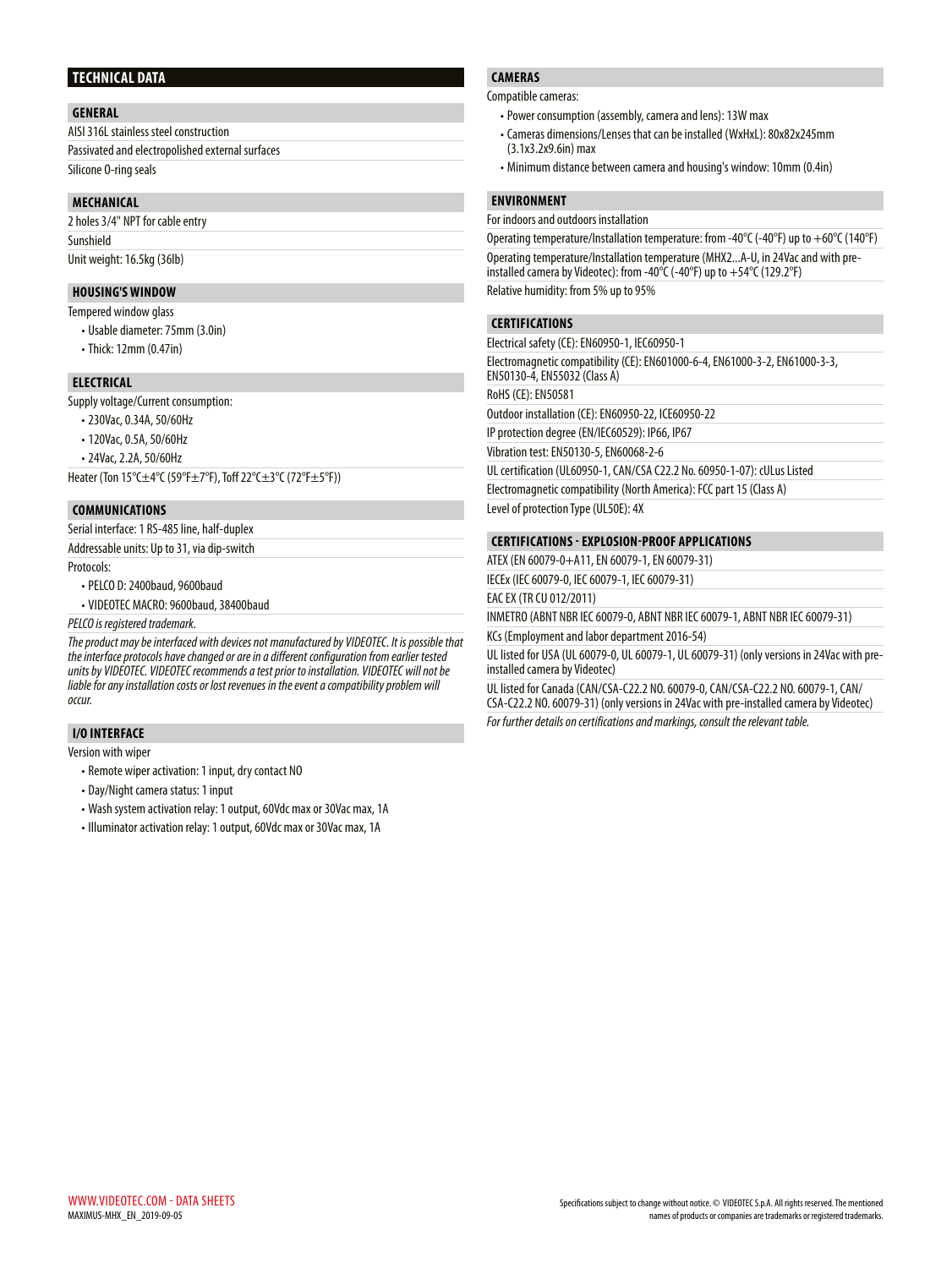| ACCESSORIES   |                                                                                                                                                                                      |
|---------------|--------------------------------------------------------------------------------------------------------------------------------------------------------------------------------------|
| WASEX2T4AT    | Tank 10 (2.6gal) with integrated manual pump controlled by ATEX<br>certified solenoid valve, delivery head up to 20m (66ft) max, IN<br>24Vac/Vdc                                     |
| WASEX2T4GOR   | Tank 10I (2.6gal) with integrated manual pump controlled by EAC<br>EX certified solenoid valve, delivery head up to 20m (66ft) max, IN<br>24Vac/Vdc                                  |
| WASEX2T4IN    | Tank 10 (2.6gal) with integrated manual pump controlled by<br>INMETRO certified solenoid valve, delivery head up to 20m (66ft)<br>max, IN 24Vac/Vdc                                  |
| MBX1MAA       | Explosion-proof communication box in stainless steel, 230Vac                                                                                                                         |
| MBX2MAA       | Explosion-proof communication box in stainless steel, 24Vac                                                                                                                          |
| MBX3MAA       | Explosion-proof communication box in stainless steel, 120Vac                                                                                                                         |
| MBA1S5A       | Explosion-proof communication box in aluminium, 230Vac                                                                                                                               |
| MBA2S5A       | Explosion-proof communication box in aluminium, 24Vac                                                                                                                                |
| MBA3S5A       | Explosion-proof communication box in aluminium, 120Vac                                                                                                                               |
| OCTEX3/4C     | Cable gland in nickel-plated brass with gasket EX 3/4" NPT,<br>unarmoured cable IECEX-ATEX-EAC Ex                                                                                    |
| OCTEXA3/4C    | Cable gland in nickel-plated brass with gasket EX 3/4" NPT,<br>armoured cable IECEX-ATEX-EAC Ex                                                                                      |
| OCTEXB3/4C    | Barrier cable gland in nickel-plated brass 3/4" NPT, unarmoured<br>cable IECEX-ATEX-EAC Ex                                                                                           |
| OCTEXB3/4P    | Barrier cable gland in nickel-plated brass EX 3/4" NPT, unarmoured<br>cable IECEX-ATEX-EAC Ex                                                                                        |
| OCTEXBA3/4P   | Barrier cable gland in nickel-plated brass EX 3/4" NPT, armoured<br>cable IECEX-ATEX-EAC Ex                                                                                          |
| OCTEXBA3/4C   | Barrier cable gland in nickel-plated brass 3/4" NPT, armoured cable<br><b>IFCFX-ATFX-FACFx</b>                                                                                       |
| OCTEX3/4      | Cable gland in nickel-plated brass with gasket EX 3/4" NPT,<br>unarmoured cable ATEX                                                                                                 |
| OCTEXA3/4     | Cable gland in nickel-plated brass with gasket EX 3/4" NPT,<br>armoured cable ATEX                                                                                                   |
| OCTEXB1/2C    | Barrier cable gland in nickel-plated brass EX 1/2" NPT, unarmoured<br>cable IECEX-ATEX-EAC Ex                                                                                        |
| OCTEXB1/2P    | Barrier cable gland in nickel-plated brass EX 1/2" NPT, unarmoured<br>cable IECEX-ATEX-EAC Ex                                                                                        |
| OCTEXBA1/2P   | Barrier cable gland in nickel-plated brass EX 1/2" NPT, armoured<br>cable IECEX-ATEX-EAC Ex                                                                                          |
| OCTEX1/2C     | Cable gland in nickel-plated brass EX 1/2" NPT, unarmoured cable<br><b>IFCFX-ATFX-FACFx</b>                                                                                          |
| OCTEXS1/2C    | Cable gland in nickel-plated brass EX 1/2" NPT, unarmoured cable<br><b>IECEX-ATEX-EACEx</b>                                                                                          |
| OCTEXA1/2C    | Cable gland in nickel-plated brass EX 1/2" NPT armoured cable<br>IECEX-ATEX-EAC Ex                                                                                                   |
| OCTEX1/2-3/4P | Cable glands reduction in nickel-plated brass Ex 3/4" - 1/2" NPT<br><b>IECEX-ATEX-EAC Ex</b>                                                                                         |
| OCTEXP3/4C    | Conduit cable gland nickel-plated brass 3/4" NPT IECEX-ATEX- c CSA<br>us - EAC Ex (operating temperature: from -60 $\degree$ C (-76 $\degree$ F) up to $+80\degree$ C<br>$(+176°F))$ |
| OEXPLUG1/2P   | Plug EX 1/2" NPT IECEX-ATEX-EAC Ex                                                                                                                                                   |
| OEXPLUG3/4P   | Plug EX 3/4" NPT IECEX-ATEX-EAC Ex                                                                                                                                                   |
| USB485        | USB-RS485 converter                                                                                                                                                                  |

| For further details about cable glands part numbers, please refer to the relevant table. |
|------------------------------------------------------------------------------------------|
|------------------------------------------------------------------------------------------|

| <b>BRACKETS AND ADAPTORS</b> |        |                                                    |               |  |  |  |
|------------------------------|--------|----------------------------------------------------|---------------|--|--|--|
| <b>MHXWRS</b>                |        | AISI 316L stainless steel wall bracket             |               |  |  |  |
| <b>MPXCW</b>                 |        | AISI 316L stainless steel corner adapter module    |               |  |  |  |
| MPXCOL                       |        | AISI 316L stainless steel pole adapter module      |               |  |  |  |
| <b>MHXWFWCA</b>              |        | AISI 316L stainless steel ball joint               |               |  |  |  |
| <b>NXFWBT</b>                |        | AISI 316L stainless steel parapet mounting bracket |               |  |  |  |
| <b>PACKAGE</b>               |        |                                                    |               |  |  |  |
| <b>Model Number</b>          | Weight | <b>Dimensions (WxHxL)</b>                          | Master carton |  |  |  |

| ___                |  |  |  |
|--------------------|--|--|--|
|                    |  |  |  |
| and the control of |  |  |  |

MHX 19kg (42lb) 58x34x22cm (23x13.4x8.7in) -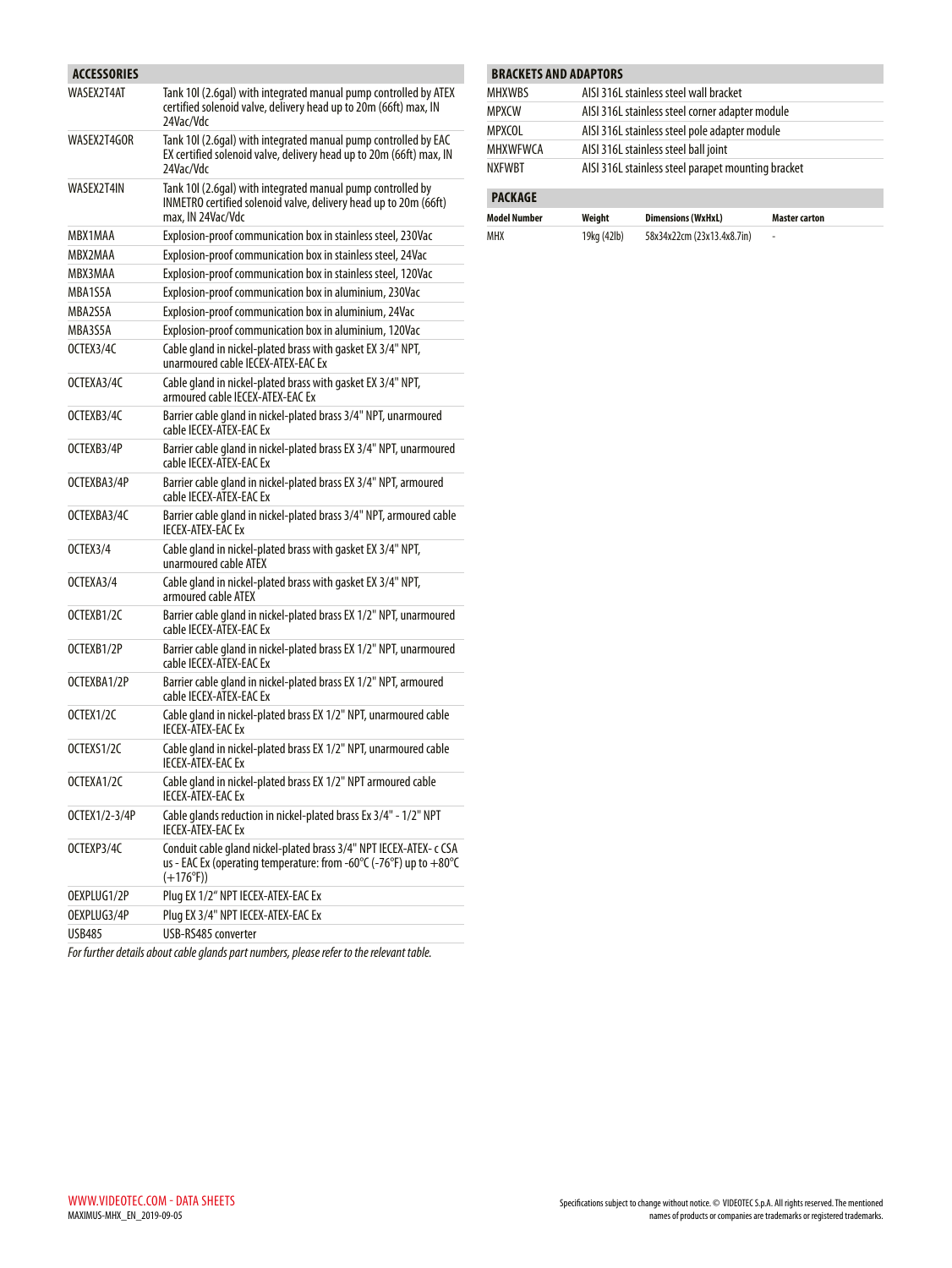| ELECTRICAL RATING |                                                                                                              |                                                           |
|-------------------|--------------------------------------------------------------------------------------------------------------|-----------------------------------------------------------|
| Supply voltage    | Max peak electrical ratings (comprising the max power<br>dissipation of the end user camera/lens and heater) | Maximum power dissipation for end user fitted camera/lens |
| 230Vac            | 0.34A, 50/60Hz, 80W                                                                                          | <b>13W</b>                                                |
| 120Vac            | 0.5A, 50/60Hz, 60W                                                                                           | <b>13W</b>                                                |
| 24Vac             | 2.2A, 50/60Hz, 53W                                                                                           | <b>13W</b>                                                |
| 12Vdc             | 2.8A, 34W                                                                                                    | <b>13W</b>                                                |

| MAXIMUS MHX - CERTIFICATIONS AND MARKINGS |                                                                                                                                                          |                           |  |  |  |  |
|-------------------------------------------|----------------------------------------------------------------------------------------------------------------------------------------------------------|---------------------------|--|--|--|--|
| <b>Certification</b>                      | <b>Marking</b>                                                                                                                                           | <b>Product Nr. Ending</b> |  |  |  |  |
| <b>ATEX</b>                               | E II 2G Ex db IIC T6 Gb<br>$\otimes$ II 2D Ex tb IIIC T85°C Db Ta -40°C to +60°C                                                                         | A                         |  |  |  |  |
| <b>IECEX</b>                              | Ex db IIC T6 Gb<br>Ex tb IIIC T85°C Db Ta -40°C to $+60^{\circ}$ C                                                                                       | A                         |  |  |  |  |
| <b>EAC Ex</b>                             | Ex II 2G Ex db IIC T6 Gb<br>Ex II 2D Ex tb IIIC T85°C Db, Ta -40°C to $+60$ °C, IP66/IP67                                                                | A                         |  |  |  |  |
| <b>INMETRO</b>                            | Ex db IIC T6 Gb<br>Ex tb IIIC T85°C Db Ta -40°C a/to +60°C                                                                                               | A                         |  |  |  |  |
| KCs                                       | Ex d IIC T6<br>Ex tb IIIC T85 $\degree$ C                                                                                                                | A                         |  |  |  |  |
| UL listed for USA (only 24Vac)            | Class I, Zone 1, AEx db IIC T6, Zone 21, AEx tb IIIC T85°C<br>Class I, Division 2, Groups A, B, C, and D, T6, Class II, Division 2, Group E, F and G, T6 | $$ A-U <sup>1</sup>       |  |  |  |  |
| UL listed for Canada (only 24Vac)         | Ex db IIC T6 Gb, Ex tb IIIC T85°C Db<br>Class I, Division 2, Groups A, B, C, and D, T6,<br>Class II, Division 2, Group E, F and G, T6                    | $$ A-U <sup>1</sup>       |  |  |  |  |

*<sup>1</sup> UL Certifications only for 24Vac versions and with pre-installed camera by Videotec. Operating temperature -40°C / + 54°C (-40°F / 129.2°F)*

| CABLE GLANDS AND ACCESSORIES 1/2" NPT |                          |                                                                       |                                    |                     |                                         |                                  |                          |
|---------------------------------------|--------------------------|-----------------------------------------------------------------------|------------------------------------|---------------------|-----------------------------------------|----------------------------------|--------------------------|
| <b>Type</b>                           | <b>Certification</b>     | <b>Operating temperature</b>                                          | Cable                              | <b>Model Number</b> | Diameter of the<br>external cable       | Under armor cable<br>diameter    |                          |
| Barrier cable gland                   | <b>IECEX/ATEX/EAC Ex</b> | $-60^{\circ}$ C / $+80^{\circ}$ C<br>$(-76^{\circ}F / +176^{\circ}F)$ | Unarmoured cable                   | OCTEXB1/2C          | $3.0 - 8.0$ mm $(0.12 - 0.31$ in        | $-$                              |                          |
|                                       |                          | -60°C (-76°F) /<br>+135°C (275°F)                                     | Unarmoured cable                   | OCTEXB1/2P          | 12.5 - 14.0mm (0.5-0.55in)              | $\qquad \qquad -$                |                          |
|                                       |                          |                                                                       | Armoured cable                     | OCTEXBA1/2P         | $15.5 - 21.1$ mm<br>$(0.61 - 0.83)$ in) | $\overline{\phantom{0}}$         |                          |
| Cable gland with gasket               | <b>IECEX/ATEX/EAC Ex</b> |                                                                       | $-60^{\circ}$ C / $+100^{\circ}$ C | Unarmoured cable    | OCTEX1/2C                               | $3.2 - 8.0$ mm $(0.12 - 0.31)$   | $\overline{\phantom{0}}$ |
|                                       |                          | $(-76^{\circ}F / +212^{\circ}F)$                                      | Unarmoured cable                   | OCTEXS1/2C          | $6.5 - 11.9$ mm (0.26 - 0.47in)         | $\overline{\phantom{a}}$         |                          |
|                                       |                          |                                                                       | Armoured cable                     | OCTEXA1/2C          | $12.5 - 20.5$ mm (0.49 - 0.8in)         | $10 - 14.3$ mm $(0.4 - 0.56$ in) |                          |
| Plug EX 1/2"NPT                       | <b>IECEX/ATEX/EAC Ex</b> | $-100^{\circ}$ C ( $-148^{\circ}$ F) /<br>+400°C (752°F)              | $\overline{\phantom{m}}$           | OEXPLUG1/2P         |                                         |                                  |                          |

| <b>CABLE GLANDS AND ACCESSORIES 3/4" NPT</b> |                                  |                                                                        |                          |                     |                                     |                                        |  |  |
|----------------------------------------------|----------------------------------|------------------------------------------------------------------------|--------------------------|---------------------|-------------------------------------|----------------------------------------|--|--|
| <b>Type</b>                                  | <b>Certification</b>             | <b>Operating temperature</b>                                           | Cable                    | <b>Model Number</b> | Diameter of the<br>external cable   | Under armor cable<br>diameter          |  |  |
| Barrier cable gland                          | <b>IECEX/ATEX/EAC Ex</b>         | $-60^{\circ}$ C / $+80^{\circ}$ C                                      | Unarmoured cable         | OCTEXB3/4C          | 13.0 - 20.2mm (0.51-0.79in)         | $\overline{\phantom{m}}$               |  |  |
|                                              |                                  | $(-76^{\circ}F / +176^{\circ}F)$                                       | Armoured cable           | OCTEXBA3/4C         | $16.9 - 26.0$ mm $(0.66 - 1.02$ in) | $\qquad \qquad -$                      |  |  |
|                                              |                                  | $-60^{\circ}$ C (-76°F) /                                              | Unarmoured cable         | OCTEXB3/4P          | 17.8 - 20.0mm (0.70-0.79in)         | $\overline{\phantom{m}}$               |  |  |
|                                              |                                  | +135°C (275°F)                                                         | Armoured cable           | OCTEXBA3/4P         | 16.8 - 23.9mm (0.66-0.94in)         | $\overline{\phantom{m}}$               |  |  |
| Cable gland with gasket                      | <b>IECEX/ATEX/EAC Ex</b>         | $-60^{\circ}$ C / $+100^{\circ}$ C<br>$(-76^{\circ}F / +212^{\circ}F)$ | Unarmoured cable         | OCTEX3/4C           | 13.0 - 20.2mm (0.51-0.79in)         | $\overline{\phantom{m}}$               |  |  |
|                                              |                                  | $-60^{\circ}$ C / $+80^{\circ}$ C<br>$(-76^{\circ}F / +176^{\circ}F)$  | Armoured cable           | OCTEXA3/4C          | $16.9 - 26.0$ mm (0.66-1.02in)      | $11.1 - 19.7$ mm<br>$(0.44 - 0.78$ in) |  |  |
|                                              | ATEX                             | $-40^{\circ}$ C / $+100^{\circ}$ C<br>$(-40^{\circ}F / +212^{\circ}F)$ | Unarmoured cable         | OCTEX3/4            | 14.0 - 17.0mm (0.55-0.67in)         | $\overline{\phantom{m}}$               |  |  |
|                                              |                                  |                                                                        | Armoured cable           | OCTEXA3/4           | 18.0 - 23.0mm (0.71-0.91in)         | $14 - 17$ mm (0.55 - 0.67in)           |  |  |
| Plug EX 3/4"NPT                              | <b>IECEX/ATEX/EAC Ex</b>         | $-100^{\circ}$ C ( $-148^{\circ}$ F) /<br>$+400^{\circ}$ C (752°F)     | -                        | OEXPLUG3/4P         | $\overline{\phantom{0}}$            | $\qquad \qquad -$                      |  |  |
| Conduit sealing fitting                      | IECEX-ATEX- c CSA<br>us - EAC Ex | $-60^{\circ}$ C / $+80^{\circ}$ C<br>$(-76^{\circ}F / +176^{\circ}F)$  | $\overline{\phantom{0}}$ | OCTEXP3/4C          | $\qquad \qquad$                     | $\overline{\phantom{0}}$               |  |  |
| Reduction 3/4" NPT x 1/2" NPT                | <b>IECEX/ATEX/EACEx</b>          | -100°C (-148°F) / +400°C (752°F)                                       | -                        | OCTEX1/2-3/4P       | $\overline{\phantom{0}}$            |                                        |  |  |
|                                              |                                  |                                                                        |                          |                     |                                     |                                        |  |  |

*For a correct installation of the MHX/MHXT housing, cable entries and field wiring must be suitable for an operating temperature of at least +30°C above ambient.*